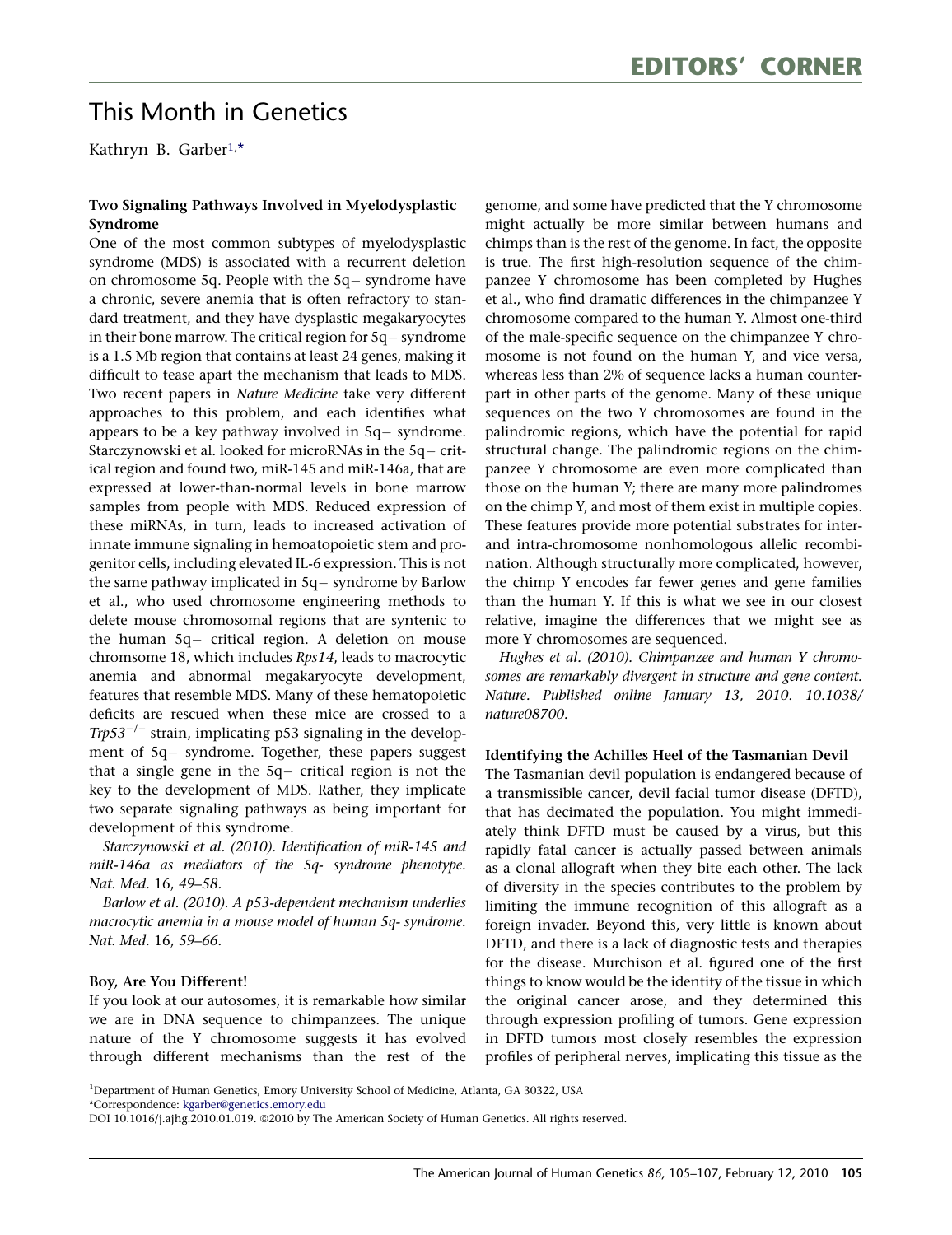origin of the tumor. Although it's the tip of the iceberg, this knowledge lets us begin to think about how this cancer arose and why it can spread so effectively. The findings also have a direct and immediate diagnostic application. Murchison et al. tested expression of several peripheral nerve proteins in DFTD tumors in the hopes of identifying a histological marker for DFTD. They found that the normally Schwann-cell-specific protein periaxin was expressed in all of the DFTD tumors and mestastases tested, making it the first diagnostic marker for the disease. This test could help with the management of the infection in Tasmania because it allows for the identification of infected devils so that they can be isolated to potentially limit the spread of the infection.

Murchison et al. (2010). The Tasmanian devil transcriptome reveals schwann cell origins of a clonally transmissible cancer. Science 327, 84–87.

#### Axon Misguidance Due to Defective Microtubules

Functional microtubules are a requirement for proper development of the nervous system. Mutations in particular tubulin isotypes have already been identified as causes of lissencephaly and polymicrogyria, defects that apparently result from aberrant neuronal migration. Tischfield et al. now report that one type of tubulin, the neuronspecific  $\beta$ -tubulin isotype III that is encoded by *TUBB3*, is needed for proper axon guidance rather than neuronal migration. TUBB3 mutations cause a range of nervous system disorders that all include ocular motility problems due to hypoplasia of the oculomotor nerve. In addition to isolated defects of the eye, other features of these syndromes can include dysgenesis of the corpus collosum and progressive sensorimotor polyneuropathy. A total of 29 unrelated families had missense TUBB3 mutations, many of them recurrent. To some extent, the precise mutation present in a family can suggest the clinical outcome, and the authors used a variety of experimental systems to explore the molecular defects associated with each mutation. Differences in the effects of each mutation on microtubule dynamics, heterodimer formation, and the interactions of the microtubules with kinesin proteins might at least partially explain the genotype-phenotype correlations.

Tischfield et al. (2010). Human TUBB3 mutations perturb microtubule dynamics, kinesin interactions, and axon guidance. Cell 74, 74–87.

### Conserved Role in Meiotic Recombination for the Rapidly Evolving Gene PRDM9

Meiotic recombination in mammals tends to occur preferentially at certain sites, termed hotspots. At least for some hotspots, the DNA sequence in the region is involved in selection of the site of recombination, including a 13 bp motif that is overrepresented at human hotspots. How did these hotspots evolve, given that the process of recombination means that the noninitiating allele is used as a template for gene conversion to correct the initiating, recombination-prone allele, giving rise to the ''recombination hotspot paradox''? Three recent papers suggest that the same protein, PRDM9, controls the location of recombination hotspots in humans and in mice, and they suggest that this gene displays a striking evolutionary pattern that may counteract the recombination paradox. PRDM9 is a zinc-finger protein that recognizes the human hotspot motif. Variation in this gene explains a significant fraction of interindividual variation in hotspot usage in humans. Similarly, variation in murine Prdm9 controls hotspot usage, suggesting conservation of this system in mammals. Yet the work by Myers et al. demonstrates that chimpanzee PRDM9 does not recognize the same hotspot motif used in humans, which at least partially explains the fact that humans and chimpanzees do not share recombination hotspot motifs. Sequence comparisons between mammalian species indicate that PRDM9 is a rapidly evolving gene, and this could tie into the lack of conservation in recombination hotspots between species. Changing even a single amino acid in one of PRDM9's zinc fingers appears to be able to confer new DNA sequence specificity for protein binding, which could explain the creation of new hotspots. Thus, although the recombination paradox would appear to be removing hotspots from genomes, positive selection on the binding specificity for PRDM might have counteracted this loss by driving the protein to recognize new DNA motifs as hotspots.

Myers et al. (2009). Drive against motifs in primates implicates the PRDM9 gene in meiotic recombination. Science. Published online December 31, 2009. 10.1126/science.1182363.

Parvanov et al. (2009). Prdm9 controls activation of mammalian recombination hotspots. Science. Published online December 31, 2009. 10.1126/science.1181495.

Baudat et al. (2009). PRDM9 is a major determinant of meiotic recombination hotspots in humans and mice. Published online December 31, 2009. 10.1126/science.1183439.

# This month in Our Sister Journals

#### Detection of Mosaicism by Array CGH

With traditional cytogenetic analysis, the chromosomes from individual cells are analyzed, so it is straightforward to find cell-to-cell variation in chromosome structure,

which can reflect underlying mosaicism. The sensitivity for detection of mosaicism with this approach is determined by the number of cells analyzed. With array-based comparative genomic hybridization (aCGH), in contrast,